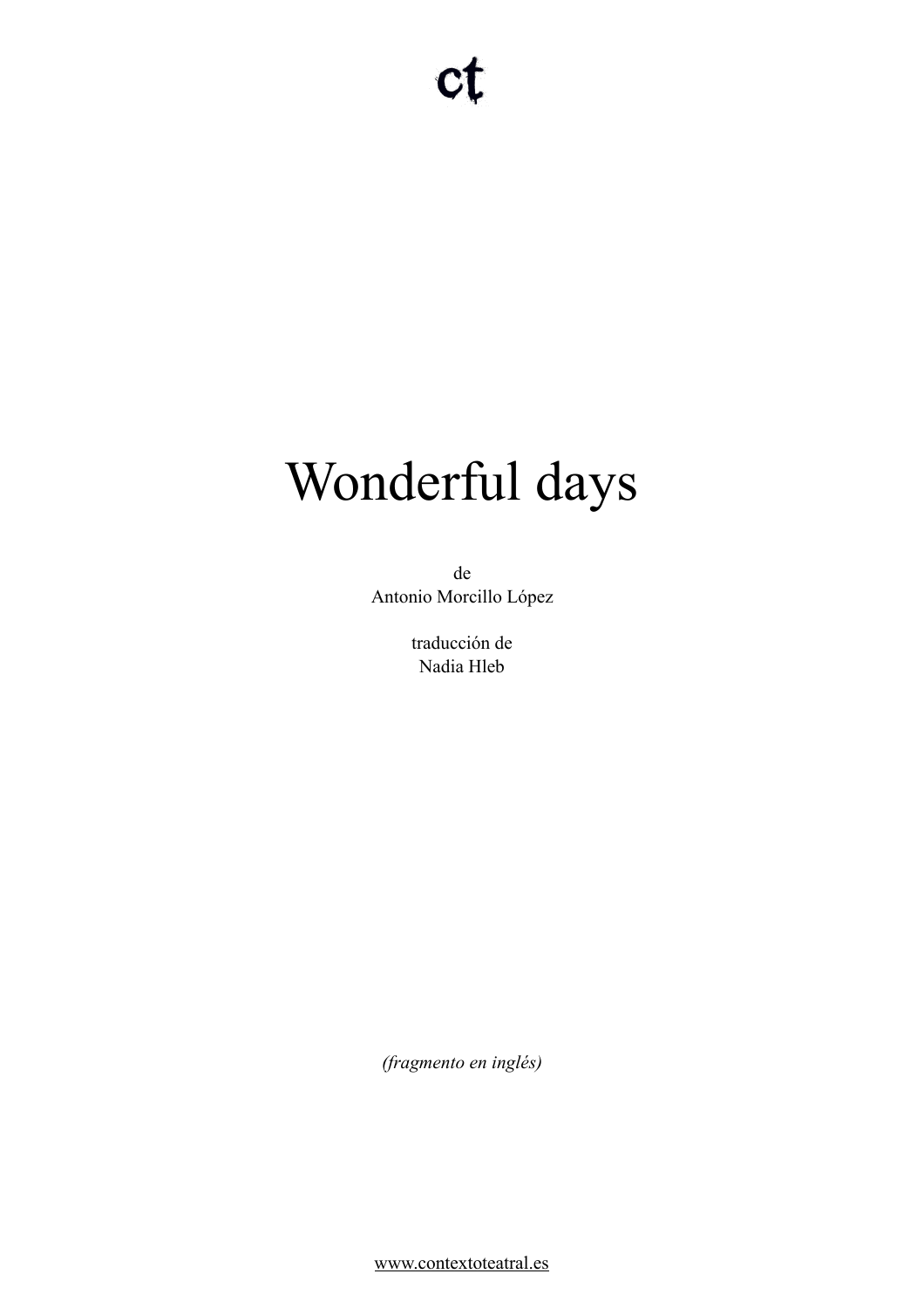## *Prologue*

*1981* 

*Order: the placement of things where they belong. Chaos: the amorphous and undefined state that proceeds the constitution and the cosmos. Transition: the amorphous and undefined state that proceeds the Constitution and the autonomous cosmos. Catalonia Transition: Freedom, Amnesty, Statute of Autonomy. Freedom: the state or condition of those who are free. Amnesty: general pardon. Statute of Autonomy: the ability to govern by our own laws. Rallies. Protests. Elections. Referendum…coup d'état. Politics and prison, prison and politics. We were living in a suppressed country. Serious things happened. Very serious things happened as if nothing was happening. Nothing was happening while people were being killed.* 

*Silence* 

*Order: the placement of all those years where they belong. Democracy: We are all…democratic?...All? And what good is democracy? That politics aren't discussed much. A paradox.* 

*A bomb explodes Darkness*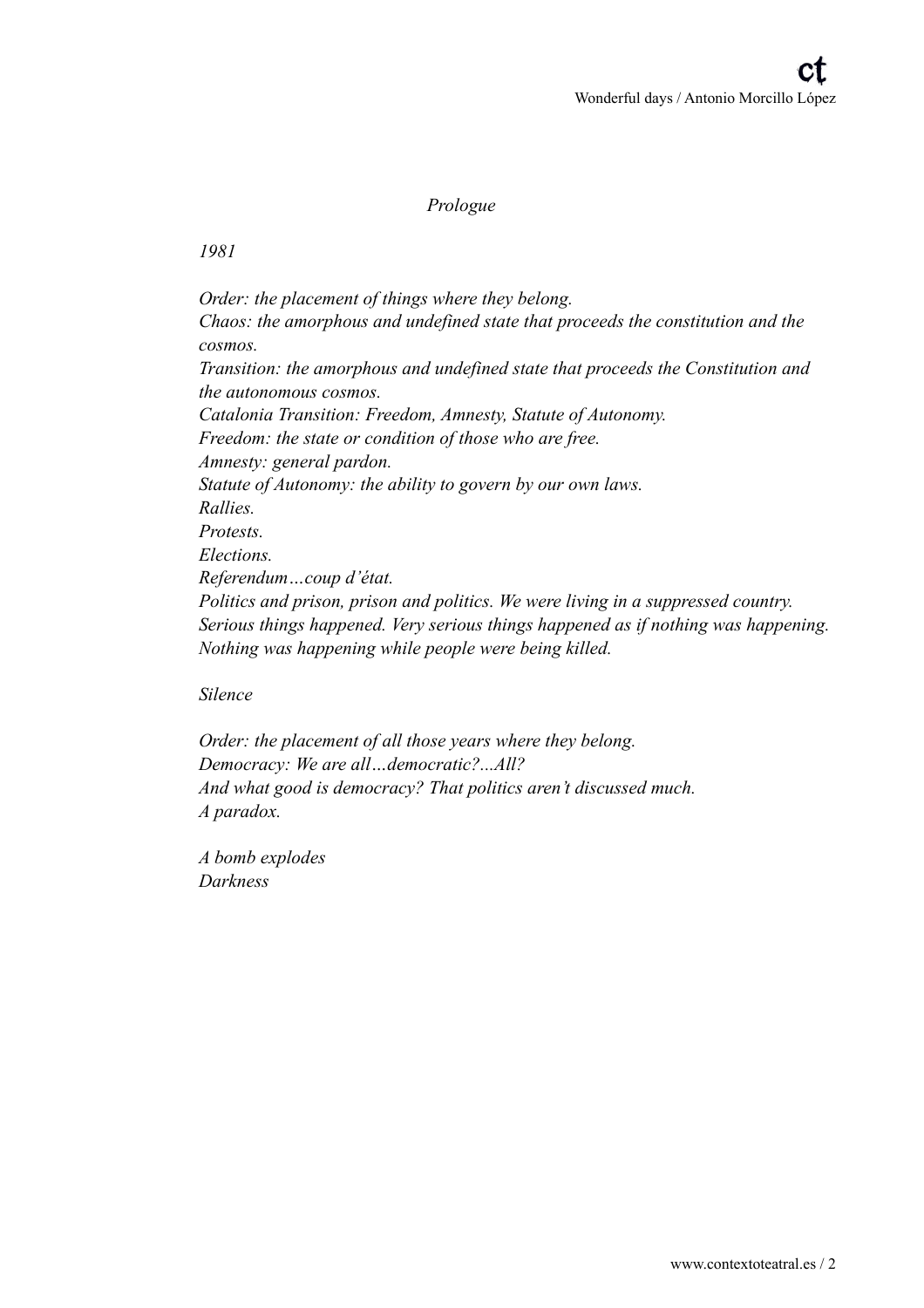*1* 

*Llupià Garage December 20, 1973 Rehearsal of "Endgame."* 

## **CARMETA**

"Finished, it's finished, nearly finished, it must be nearly finished."

JORDI It's freezing…

DOLORS Shush.

## CARMETA

"Grain upon grain, one by one, and one day, suddenly, there's a heap, a little heap, the impossible heap. I can't be punished anymore."

JORDI They say it'll be the coldest Christmas of the decade…

RAMÓN Quiet, please. Go on.

## CARMETA

"...I'll lean on the table, and look at the wall, and wait for him to whistle me."

## MANEL

*(He remains motionless, sitting. With a bloodstained handkerchief covering his head.)* "Me. To play. Old rag!"

#### *Pause*

JORDI *(Reading)* "Can there be misery..."

#### MANEL

Thanks. "Can there be…be misery…loftier than mine? No doubt. Formerly. But now?" (*Pause*) "But now?" Fuck.

#### ALL

"My father. My mother. My dog."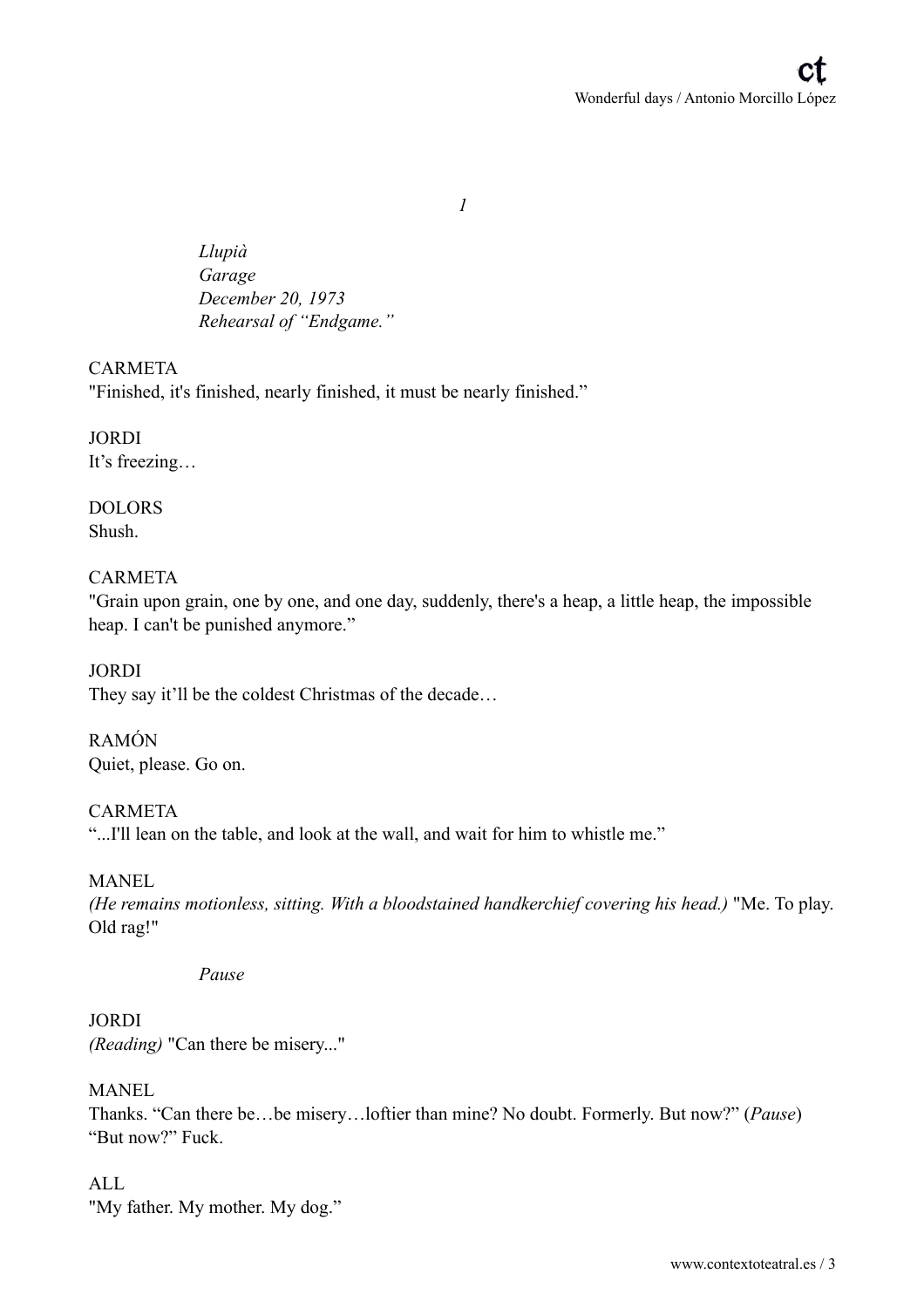## MANEL

"My mother. My mother. My dog." (*Pause*) "Oh I am willing to believe they suffer as much as such creatures can suffer." (*Pause*) "But does that mean their sufferings equal mine? No doubt. Not all is absolute, the bigger a man is the fuller he is. And the emptier. Clov! No, alone." Shit, I'm sorry.

# RAMÓN Relax, relax….

MANEL I can't get it to stick.

## RAMÓN

Relax. That's right. Franco: oppression: relax, sit down, Franco: this sentence, "does that mean their sufferings equal mine?" should grow in the heart of every person watching and open like a flower.

*Silence* 

The dictatorship is absurd.

#### *Silence*

He wants to convince us that chaos is order and order isn't chaos.

*Silence* 

The naturalness of every word. Slit them open: every word has a different bone structure, a different nerve, different muscles. Reading Beckett is constructing the human body word by word. Giving them *soul*. Aristotle. Your voice is the power of man made flesh.

JORDI You've lost me.

RAMÓN People are wrong when they say Beckett is a modern author.

#### MANEL So am I.

## RAMÓN

Beckett is the Origin. The Creation. "Does that mean their sufferings equal mine?" This is the core of his work: the rest of the phrases are electrons around it. Do you understand? Do you all understand?

## DOLORS

Yes, yes...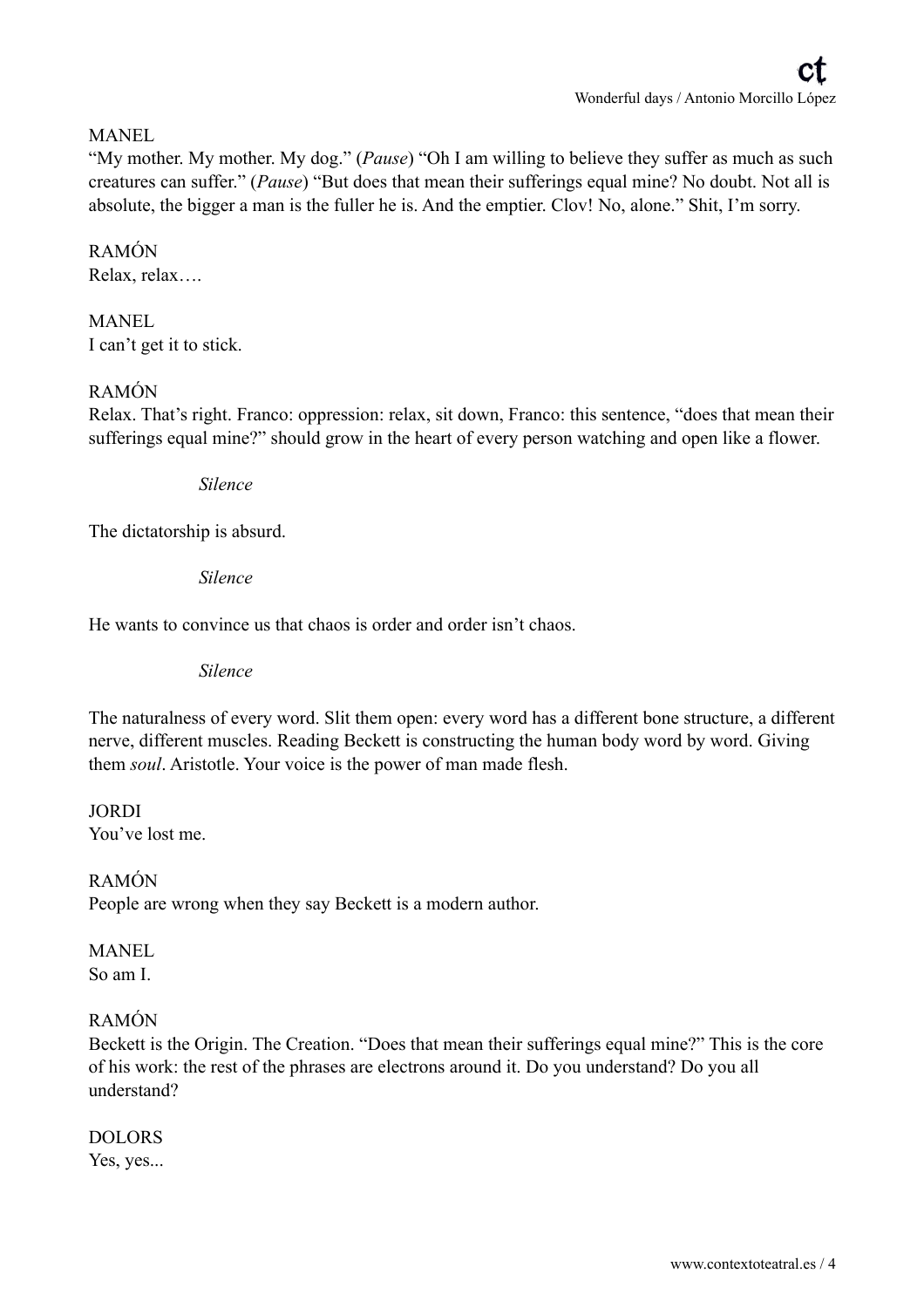CARMETA That's beautiful.

JORDI *(To DOLORS)* I'm lost.

DOLORS He's talking about Franco's regime.

JORDI Right. *(Pause)* And what does he say?

RAMÓN It's direct, really direct…page 18. He's an asshole. From the top. I'm not giving up. I'll fight. From the top. From when Clov buries Nagg in the trash can. C'mon. (*Silence*) What's going on? What?

MANEL Nothing. I just don't think I get it.

RAMÓN Relax. It's an ironic text.

MANEL I'm relaxed.

RAMÓN Look for the humor. The mundane is sublime and the sublime, mundane. The birth of the clown...

MANEL Okay...

RAMÓN ...Beckett describes the brain of the clown: sublime and mundane. It's pure anatomy. Beckett doesn't write, he anatomizes.

MANEL You're not listening to me! I'm dying here!

CARMETA Sorry, can we take a break?

*Silence* 

RAMÓN. Alright.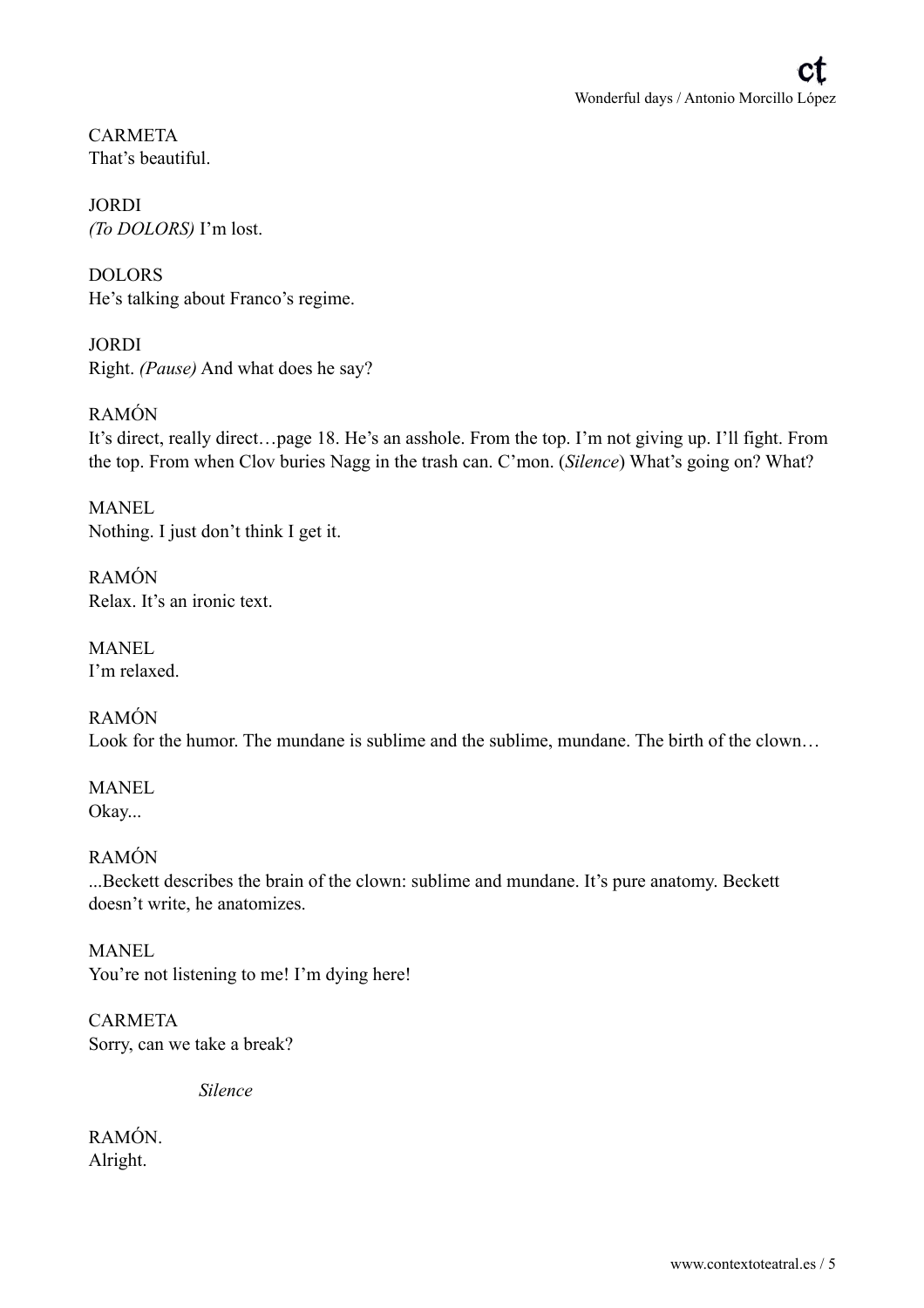MANEL I'm a little dizzy.

DOLORS You went partying last night, huh? With who?

*Silence* 

MANEL

Nino. I'm thinking about Nino. That's where things are happening. It's hard to understand this scene when things are going on there. I'm trying. We're here, practicing. I like Beckett. But you all know that serious things are happening there.

RAMÓN We're aware, Manel.

**CARMETA** Breathe.

DOLORS Maybe it's time to ask why we're here.

MANEL They're putting people in prison for thinking as they think and here we are, rehearsing...theater...

DOLORS And this type of theater. Specifically.

MANEL It's absurd.

CARMETA I like being here, with you all.

DOLORS Me too.

CARMETA I like to rehearse.

DOLORS *(To MANEL)* What do you want to do?

MANEL I also like it. *(Pause)* I don't know what to do.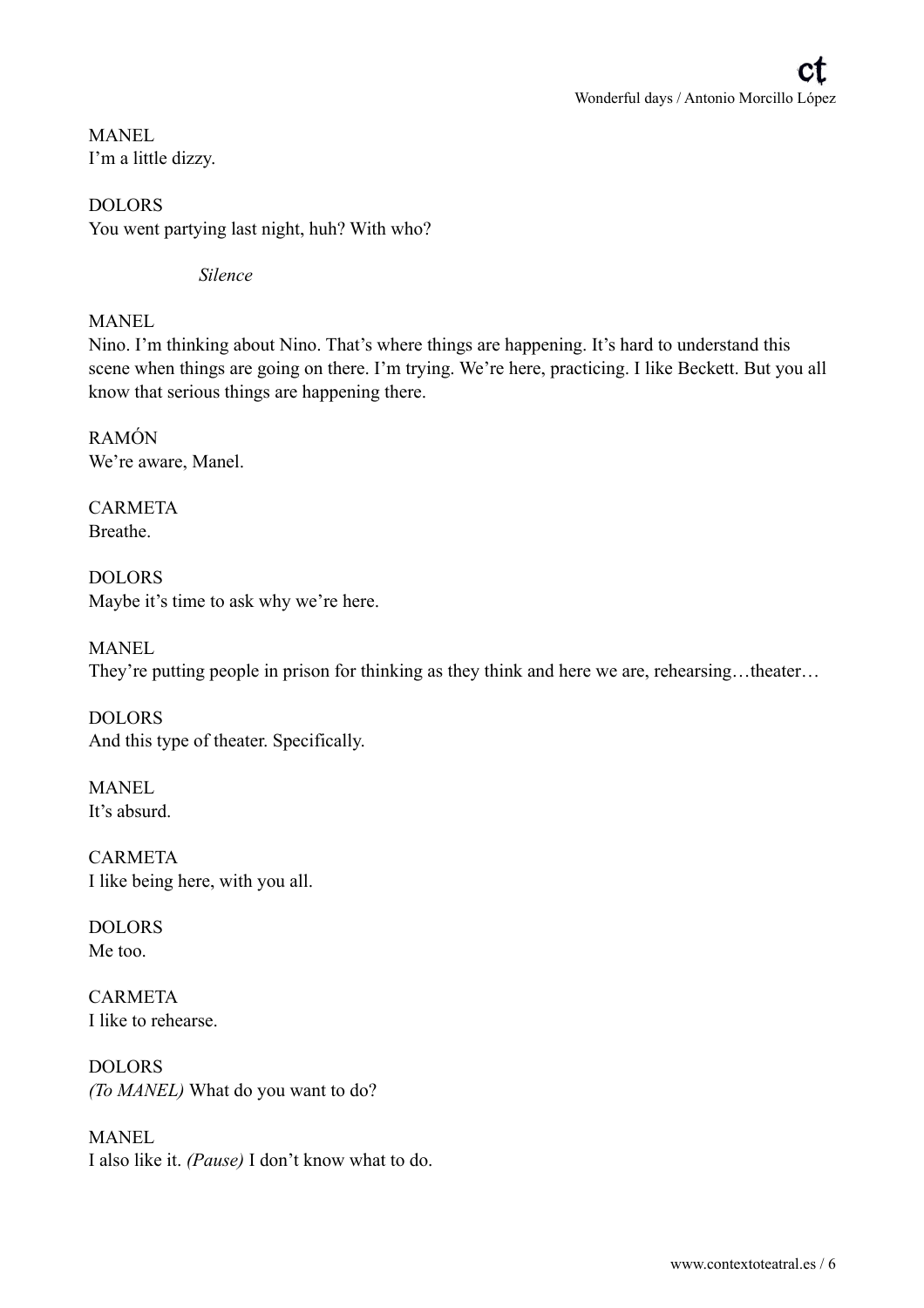RAMÓN **Breathe...** 

MANEL But I don't think theatre is exactly what we should do.

DOLORS And what should we do?

MANEL More forceful action.

DOLORS Action. What action?

*Action: the exercise of power.* 

**MANEL** I don't know. The ETA.

DOLORS I don't know…the ETA.

RAMÓN We're doing something. We're doing theater.

> *Action: for the speaker, singer and the actor, a set of attitudes, movements and gestures determined by the meaning of the words.*

CARMETA What we should do is get Nino out of jail.

JORDI Yeah.

*Action: posture, gesture.* 

RAMÓN Nino likes theatre.

DOLORS But he hates Beckett.

RAMÓN That's because he doesn't get it.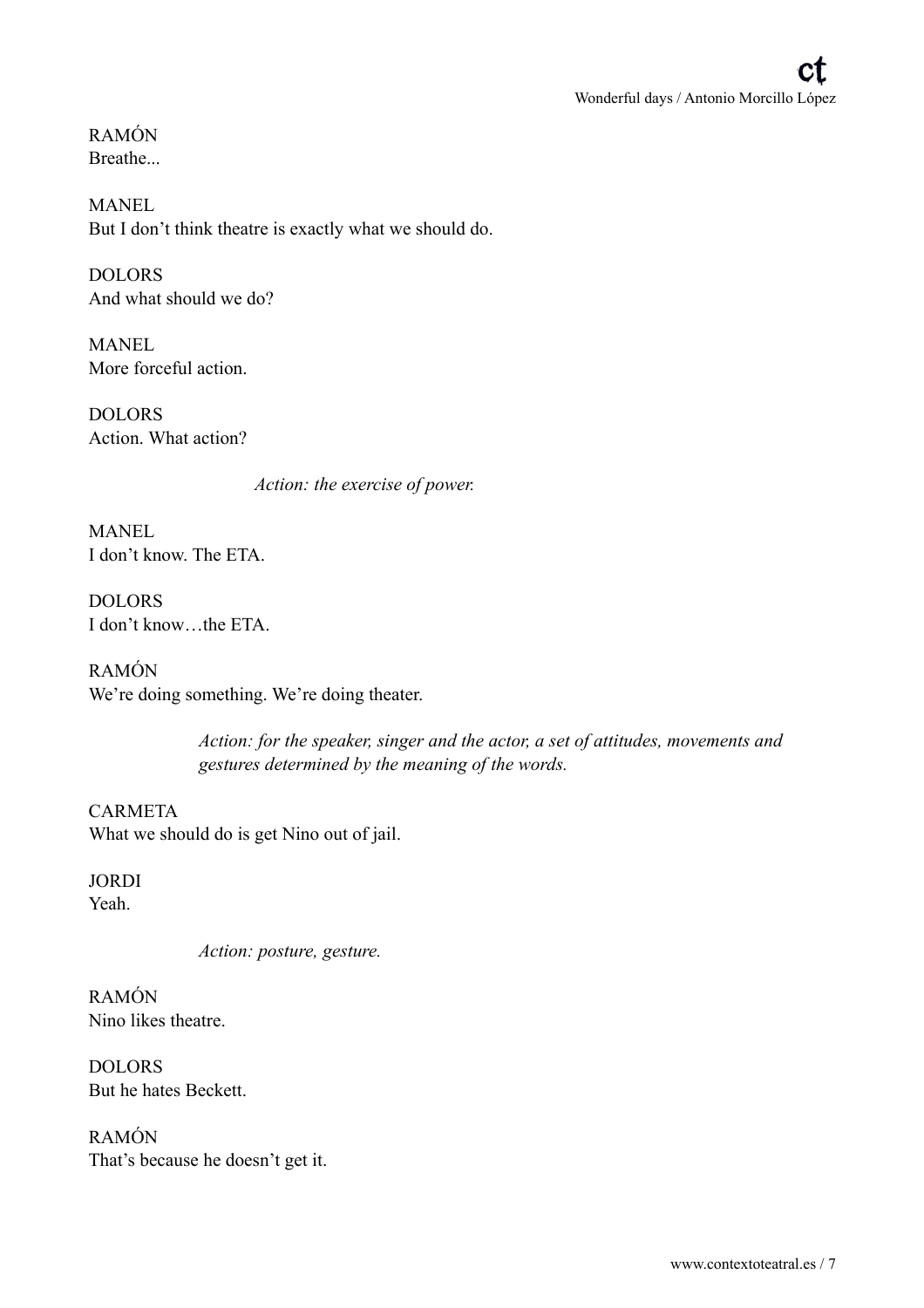# JORDI

It's difficult.

# MANEL

The ETA doesn't spend the day stuck in a garage rehearsing Beckett.

# RAMÓN

ETA does its job and we do ours.

# MANEL

Lately…(*Pause*) All I'll say is what Nino always says: Catalonia should be free. Period. Free. Not a little free, or a gram free, or a liter free, am I making sense? We have to do something, dammit. We can't spent the day hiding out, talking about the absurdity of existence, while Nino is put behind bars.

CARMETA Breathe, MANEL, breathe...

DOLORS MANEL, do you like theater? *(Pause)* Do you like it? Yes or no?

MANEL Yes.

DOLORS What do you want RAMÓN to do? Get involved in shootings?

RAMÓN We don't spend the day hiding out.

**MANEL** Dammit, the only thing I'm saying…

DOLORS Who do you think we are?

CARMETA Breathe, Dolors, breathe...

RAMÓN Nobody. We're not nobody.

DOLORS They're dying of hunger.

CARMETA Let's do something now. (*Pause*) Right now!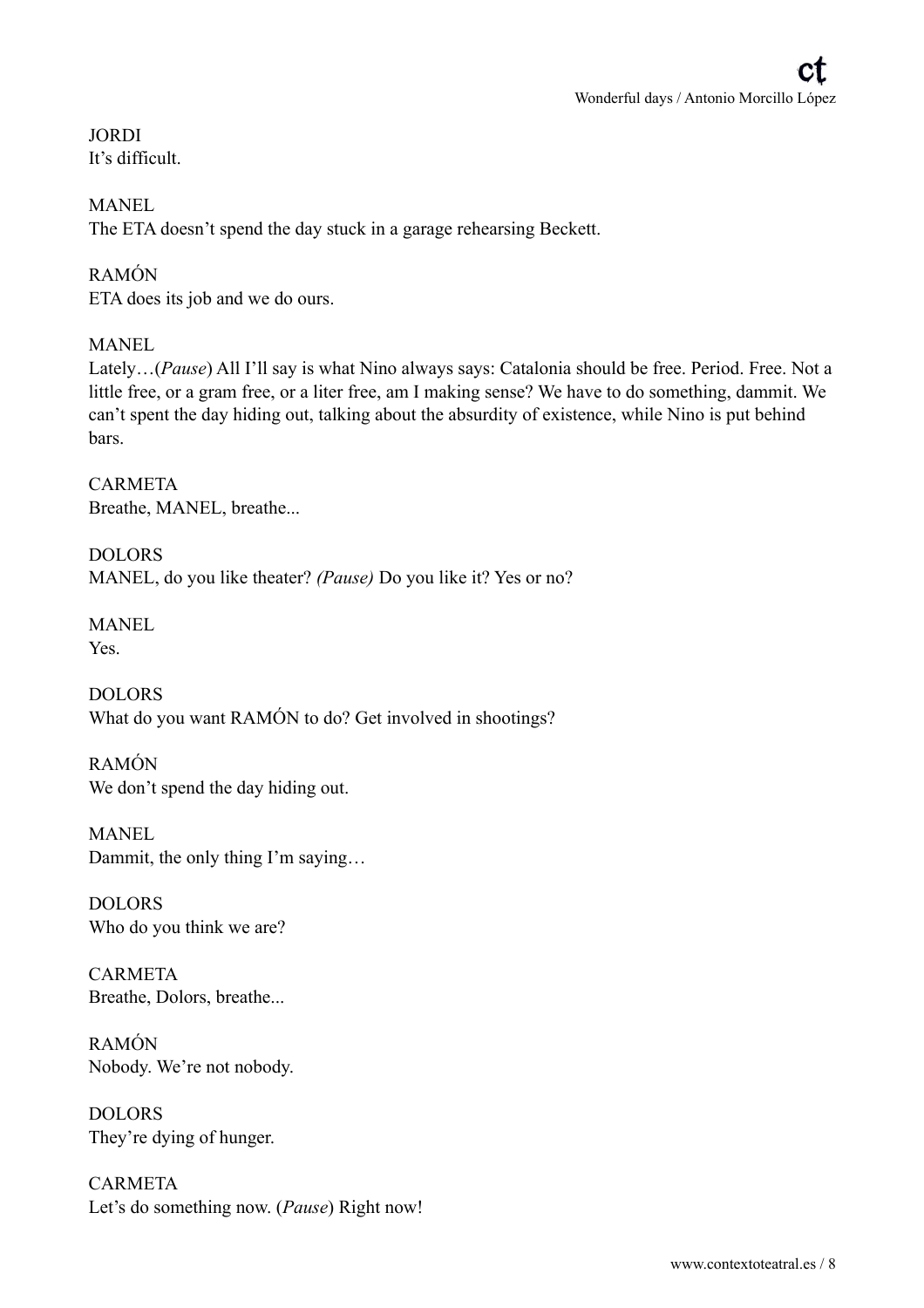MANEL I have contacts.

DOLORS

Why do we do theatre? That's what we have to ask ourselves. Why do some starve as we rehearse theatre?

*Action: the effect of doing.* 

CARMETA Because we like it, right?

DOLORS I don't know…I don't know…

JORDI That is: why do we do theatre?

RAMÓN It's our way of saying what we think.

MANEL It's no use.

DOLORS I don't know. I only know that rehearsing like this, here inside…night after night…nothing else…

RAMÓN She speaks.

# DOLORS

No, RAMÓN, you know this isn't how things are done. You can't ask somebody after working all day to rehearse Beckett until midnight. You can't ask that. The conditions of this theatre don't allow it. Objective conditions. Terrible conditions. Conditions that involve going drunk in a run-down truck, driving the necessary hours, unloading a ton of boxes, putting together a scenery of cardboard, cardboard that doesn't hold up, theatre that doesn't hold up, looking for the caretaker who knows nothing about the place, hanging up the lights, without time to spare…Nobody has bothered to ask before what dimensions the stage is…there's always less light than expected, the stage is smaller than normal, nobody knows if it's working, nobody cares if the curtains are ironed, for god's sake…

JORDI Yeah. That's true.

*Silence. Everybody looks at JORDI. MANEL leaves.*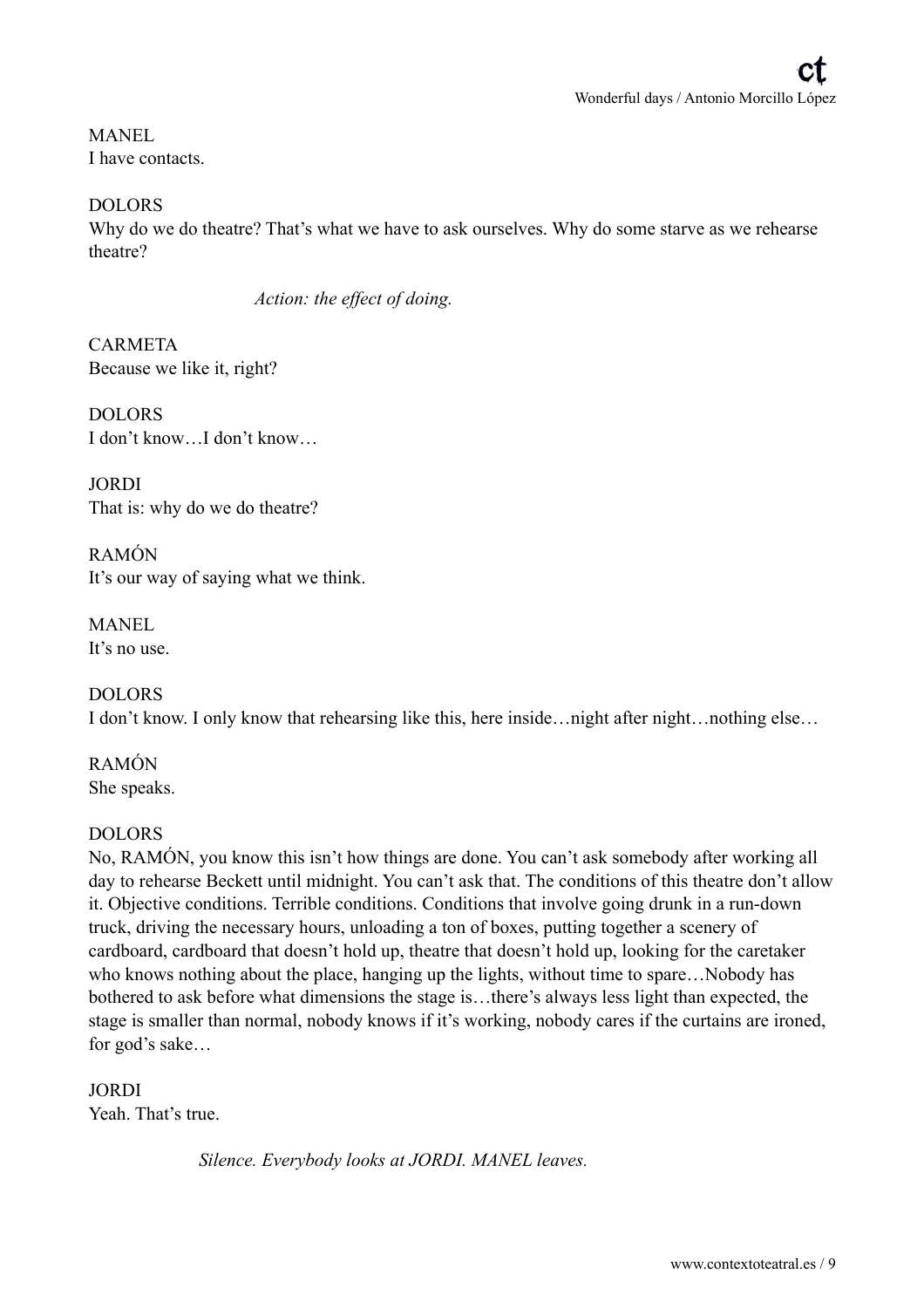# JORDI

It wouldn't be hard to iron the curtains.

# DOLORS

Good intentions. We only offer good intentions. And effort. The Theatre of Good Intentions, we could call ourselves. I don't think it's bad…no…but we don't change anything…we change absolutely nothing…Good intentions. Do you understand me now, Carmeta? Good intentions: we find misery normal. What's going on? Our most intimate concept of what theatre should be is what's going on, but also our most intimate concept of what we should do here and now has been brutalized by finding misery normal. With our Theatre of Good Intentions we help make things stay the way they are: miserable. Oppressive.

*Silence* 

CARMETA We should do something to get Nino out.

DOLORS I'm only saying: not like this.

*RAMÓN leaves* 

CARMETA I'm sorry, I need to use the bathroom. (*Leaves*)

DOLORS One can't say what one thinks.

JORDI This theater is a drag.

DOLORS You know nothing.

JORDI You want me to walk you home?

DOLORS Yes.

JORDI I don't get why the curtains stay wrinkled.

DOLORS You know nothing.